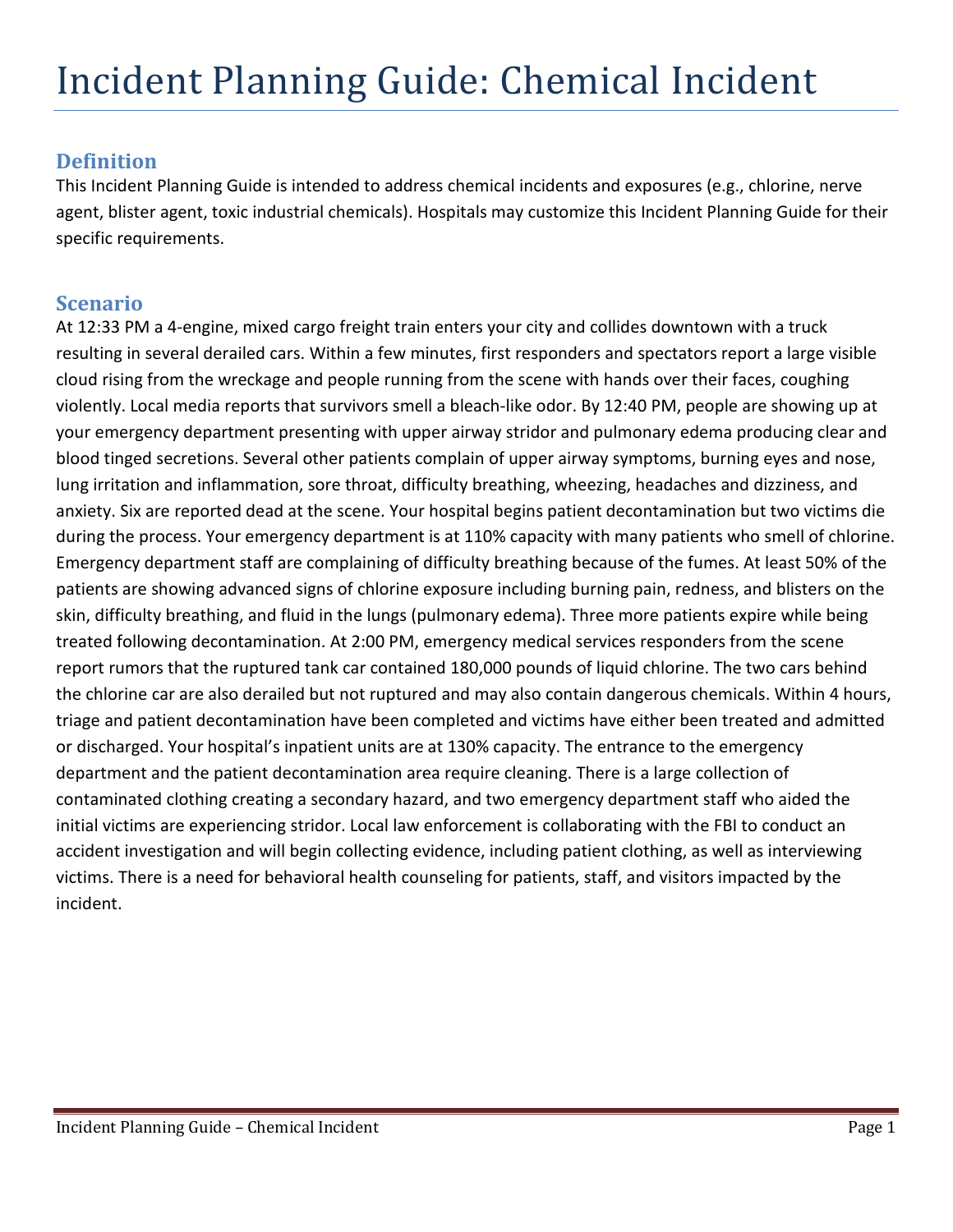| Does your Emergency Management Program address the following issues? |                                                                                                                                                                                                                                                                                                                                                                                                               |  |  |  |
|----------------------------------------------------------------------|---------------------------------------------------------------------------------------------------------------------------------------------------------------------------------------------------------------------------------------------------------------------------------------------------------------------------------------------------------------------------------------------------------------|--|--|--|
| <b>Mitigation</b>                                                    |                                                                                                                                                                                                                                                                                                                                                                                                               |  |  |  |
| 1.                                                                   | Does your hospital address the threat and impact of a chemical incident in the annual Hazard Vulnerability<br>Analysis, including the identification of mitigation strategies and tactics?                                                                                                                                                                                                                    |  |  |  |
| 2.                                                                   | Does your hospital participate in pre-incident local response planning with public safety officials (e.g.,<br>emergency medical services, fire, and law enforcement), local emergency management officials, other<br>area hospitals, regional healthcare coalition coordinators, and other appropriate public and private<br>organizations, including meetings and conference calls to plan and share status? |  |  |  |
| 3.                                                                   | Does your hospital have multiple methods and equipment for transportation of contaminated or<br>decontaminated patients (e.g., chairs, stretchers, backboards, sled type devices, blanket drag, multiple<br>person carry, single person carry)?                                                                                                                                                               |  |  |  |
| 4.                                                                   | Does your hospital have evacuation equipment for bariatric and special needs patients?                                                                                                                                                                                                                                                                                                                        |  |  |  |
| 5.                                                                   | Does your hospital define and provide special equipment that may be needed during a chemical incident<br>(e.g., sealing tape, heavy duty plastic, decontamination equipment, appropriate personal protective<br>equipment)?                                                                                                                                                                                   |  |  |  |
| 6.                                                                   | Does your hospital have immediate access to medication and antidotes?                                                                                                                                                                                                                                                                                                                                         |  |  |  |
|                                                                      | Does your hospital have a plan to:                                                                                                                                                                                                                                                                                                                                                                            |  |  |  |
| 7.                                                                   | $\Box$ Secure the hospital and prevent contamination of patients, staff, and hospitals?<br>Individually control heating, ventilation, and air-conditioning and return air for impacted areas?<br>□                                                                                                                                                                                                            |  |  |  |
| 8.                                                                   | Does your hospital use expert information sources (e.g., Poison Control Center, Department of<br>Transportation Emergency Response Guide, Centers for Disease Control and Prevention website, city or<br>county emergency operations plan) when planning for chemical incidents, decontamination, and patient<br>treatment?                                                                                   |  |  |  |
|                                                                      | <b>Preparedness</b>                                                                                                                                                                                                                                                                                                                                                                                           |  |  |  |
| 1.                                                                   | Does your hospital have a Chemical Incident Plan?                                                                                                                                                                                                                                                                                                                                                             |  |  |  |
| 2.                                                                   | Does your hospital exercise the Chemical Incident Plan yearly and revise it as needed?                                                                                                                                                                                                                                                                                                                        |  |  |  |
| 3.                                                                   | Does your hospital have preparedness strategies to reduce the risk from a chemical incident?                                                                                                                                                                                                                                                                                                                  |  |  |  |
| 4.                                                                   | Does your hospital have procedures to notify and engage appropriate internal and external experts,<br>including:<br>Security?<br>ப<br>Emergency department?<br>Safety?<br>□<br>Decontamination teams?<br>□<br>Respiratory?<br>ப<br>Critical care?<br>Burn specialists?<br>$\Box$<br>Infection control?<br>□                                                                                                   |  |  |  |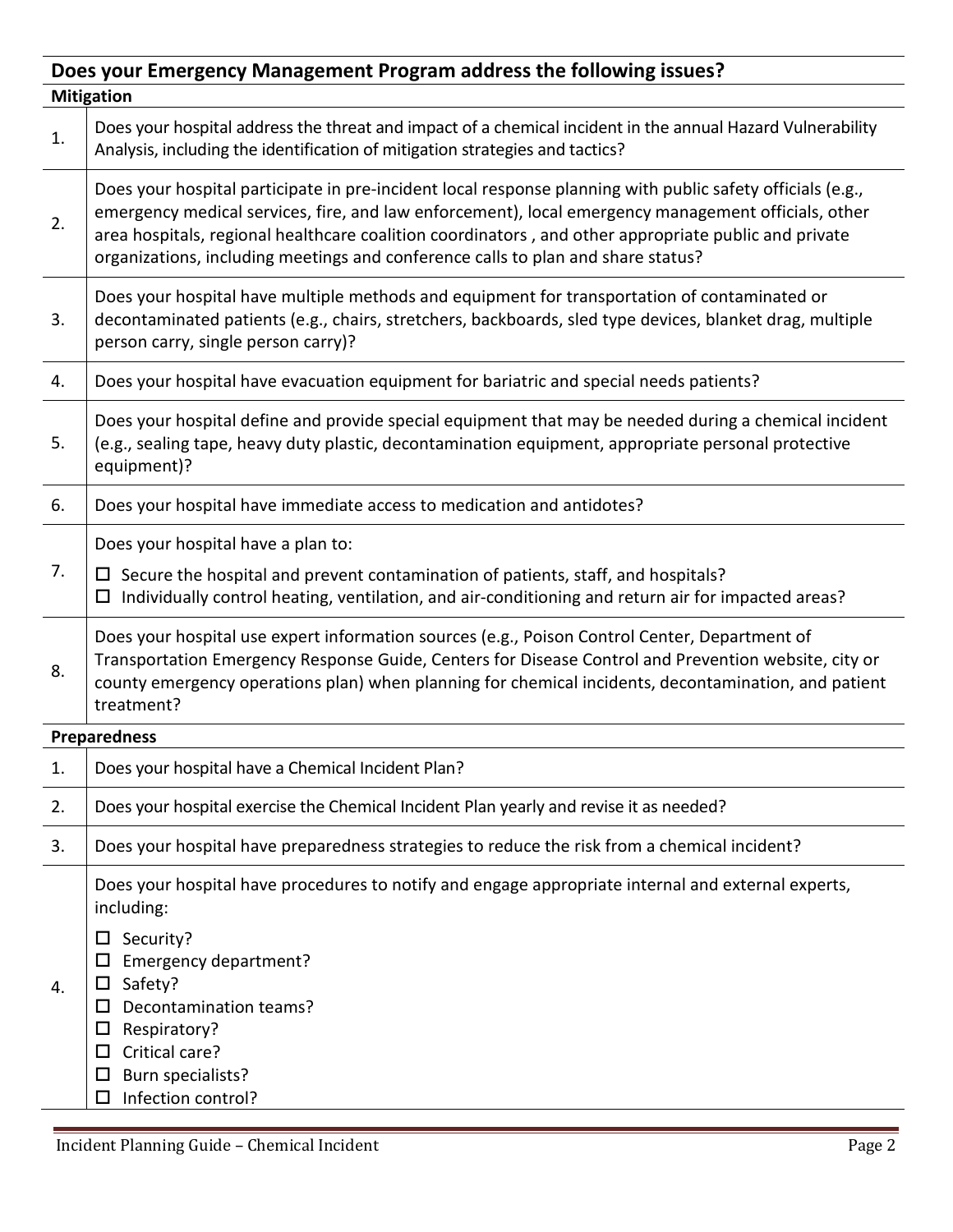|     | Engineering, facilities, and plant operations?<br>$\Box$<br>Toxicologist or chemical expert?<br>$\Box$                                                                                                                                                                                                                                                                                                                                                                                                                                                                                                                                                                                                                                                                                                                                                                                                                                                                                                                                                                 |
|-----|------------------------------------------------------------------------------------------------------------------------------------------------------------------------------------------------------------------------------------------------------------------------------------------------------------------------------------------------------------------------------------------------------------------------------------------------------------------------------------------------------------------------------------------------------------------------------------------------------------------------------------------------------------------------------------------------------------------------------------------------------------------------------------------------------------------------------------------------------------------------------------------------------------------------------------------------------------------------------------------------------------------------------------------------------------------------|
| 5.  | Does your hospital have a procedure to obtain incident and chemical specific details from local officials<br>immediately after the incident and regularly throughout the response?                                                                                                                                                                                                                                                                                                                                                                                                                                                                                                                                                                                                                                                                                                                                                                                                                                                                                     |
| 6.  | Does your hospital have a decontamination team trained to U.S. Occupational Safety and Health<br>Administration operations level following "first receiver" guidance that maintains annual competencies,<br>including using personal protective equipment, donning and doffing procedures, medical surveillance,<br>and respiratory protection program that:<br>Monitors the health status of staff that participate in decontamination activities and provide<br>Ц<br>appropriate medical follow-up?<br>Manages contaminated and non-contaminated personal belongings?<br>$\Box$                                                                                                                                                                                                                                                                                                                                                                                                                                                                                      |
| 7.  | Does your hospital's Emergency Operations Plan include an emergency patient registration procedure?                                                                                                                                                                                                                                                                                                                                                                                                                                                                                                                                                                                                                                                                                                                                                                                                                                                                                                                                                                    |
| 8.  | Does your hospital have a procedure to regularly inventory:<br>$\Box$ Bed availability and census?<br>Antidote supplies?<br>$\Box$<br>Airway management supplies?<br>Ц<br>Medications and antidotes including bronchodilators, sedatives, paralytics, and analgesics?<br>Ц                                                                                                                                                                                                                                                                                                                                                                                                                                                                                                                                                                                                                                                                                                                                                                                             |
| 9.  | Does your hospital have a Communications Plan that includes:<br>Pre-incident standardized messages for communicating the risks associated with this incident and<br>$\Box$<br>recommendations to the public and media?<br>Participation in the Joint Information Center in cooperation with local, county, regional, and state<br>$\Box$<br>emergency management partners?<br>$\Box$ Use of social media for communication, including:<br>Who can use social media?<br>$\circ$<br>Who approves the use of social media?<br>O<br>When is the use of social media not appropriate?<br>$\circ$<br>Procedure for notification of internal and external authorities (local, county, region, state)?<br>A plan to distribute radios, auxiliary phones, and flashlights to appropriate people and areas?<br>ப<br>A plan for rapid communication of weather status (watch, warning)?<br>◻<br>A plan for rapid communication of situation status to local emergency management and area<br>□<br>hospitals?<br>A process to identify patients and to notify family members?<br>□ |
| 10. | Does your hospital identify criteria and procedures to modify the family visitation policy?                                                                                                                                                                                                                                                                                                                                                                                                                                                                                                                                                                                                                                                                                                                                                                                                                                                                                                                                                                            |
| 11. | Does your hospital have a contingency plan for being a secondary site for chemical agent release?                                                                                                                                                                                                                                                                                                                                                                                                                                                                                                                                                                                                                                                                                                                                                                                                                                                                                                                                                                      |
| 12. | Does your hospital have a plan to address behavioral health support needs for patients, staff, visitors,<br>and their families?                                                                                                                                                                                                                                                                                                                                                                                                                                                                                                                                                                                                                                                                                                                                                                                                                                                                                                                                        |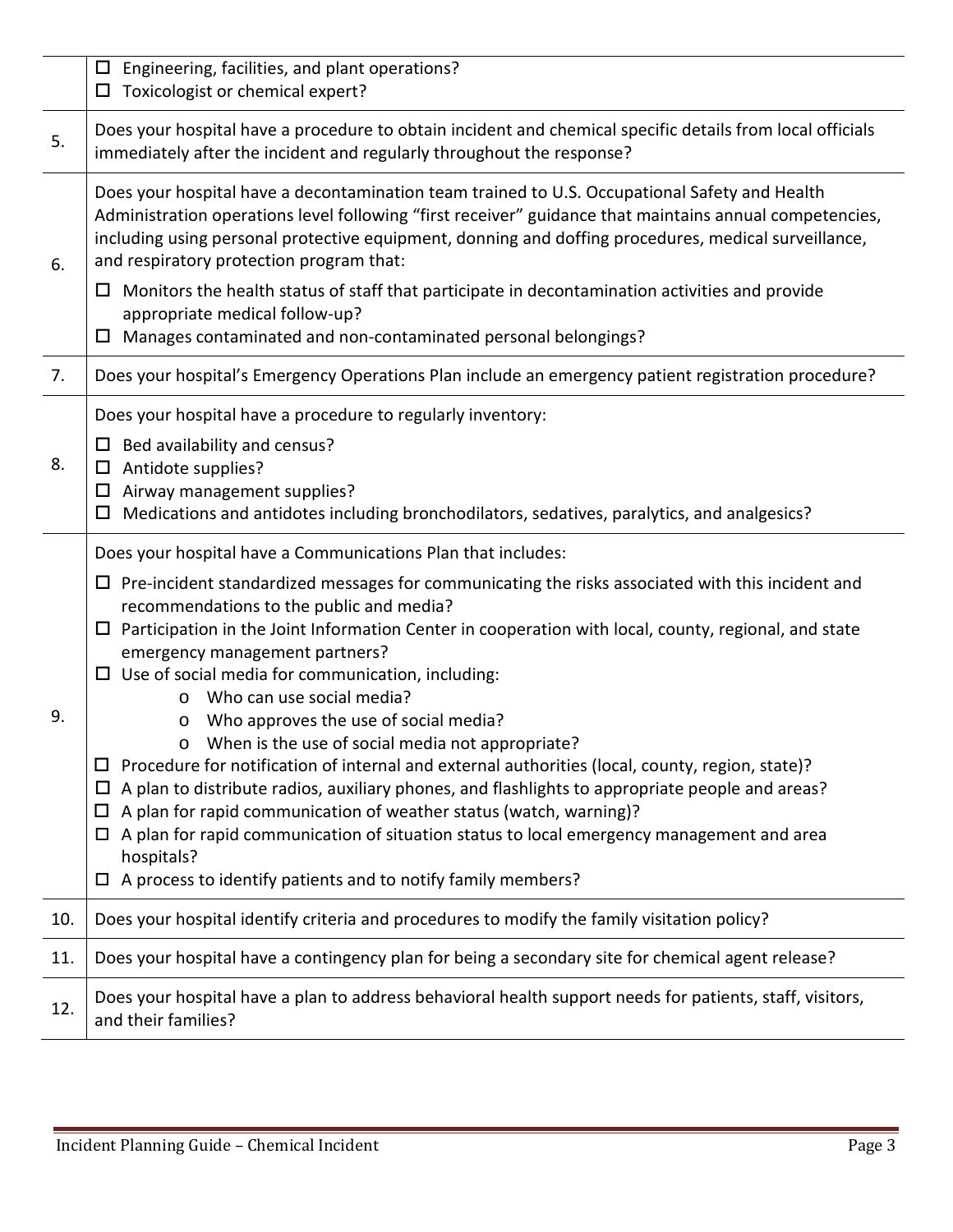|    | <b>Immediate and Intermediate Response</b>                                                                                                                                                                                                                                                                                                                                                                                                                                                                                                                                                                                                                                                                                                                                                                                                                                                                                                                                                                                                                                                                                                                                                       |
|----|--------------------------------------------------------------------------------------------------------------------------------------------------------------------------------------------------------------------------------------------------------------------------------------------------------------------------------------------------------------------------------------------------------------------------------------------------------------------------------------------------------------------------------------------------------------------------------------------------------------------------------------------------------------------------------------------------------------------------------------------------------------------------------------------------------------------------------------------------------------------------------------------------------------------------------------------------------------------------------------------------------------------------------------------------------------------------------------------------------------------------------------------------------------------------------------------------|
| 1. | Does your hospital have a protocol and criteria to determine the safety threat to your hospital from a<br>chemical incident and what safety measures should be taken to protect patients, staff, and visitors?                                                                                                                                                                                                                                                                                                                                                                                                                                                                                                                                                                                                                                                                                                                                                                                                                                                                                                                                                                                   |
| 2. | Does your hospital have a plan to send a representative to the local Emergency Operations Center?                                                                                                                                                                                                                                                                                                                                                                                                                                                                                                                                                                                                                                                                                                                                                                                                                                                                                                                                                                                                                                                                                                |
| 3. | Does your hospital have a plan and procedures to rapidly initiate shelter-in-place, including:<br>Immediate shutdown of heating, ventilation, and air-conditioning systems?<br>$\Box$<br>$\Box$ Securing access to the hospital?<br>$\Box$ Limiting hospital access to designated secure screening points for staff and visitors entering your<br>hospital?<br>$\Box$ Regularly reevaluating shelter-in-place vs. evacuation and coordinating decision making with local<br>officials?                                                                                                                                                                                                                                                                                                                                                                                                                                                                                                                                                                                                                                                                                                           |
| 4. | Does your hospital have a Decontamination Plan that can be immediately activated and includes:<br>$\Box$ Provisions for gross decontamination of victims until full decontamination can be conducted?<br>A triage process to separate contaminated victims from non-contaminated persons presenting for<br>Ц<br>care?<br>$\Box$ A procedure to secure the decontamination area?<br>$\Box$ A process to monitor that medically qualified and fit-tested personnel are available and assigned to<br>use personal protective equipment and provide patient decontamination?<br>$\Box$ A process to specify the level of decontamination required and the ability to adapt to evolving<br>situations?<br>$\Box$ A process to expand decontamination operations to provide for a large number of patients (i.e.,<br>doffing kits, etc.) including the ability to integrate community decontamination resources when<br>available?<br>$\Box$ A process to contain or divert water run-off collection and disposal in conjunction with the<br>Environmental Protection Agency, the local water authority, and procedures to appropriately notify<br>such authorities when decontamination is activated? |
| 5. | Does your hospital have policies and procedures for detecting and monitoring chemical levels in both the<br>hospital and on people? If not, who would be contacted to provide this service, if needed?                                                                                                                                                                                                                                                                                                                                                                                                                                                                                                                                                                                                                                                                                                                                                                                                                                                                                                                                                                                           |
| 6. | Does your hospital have a Communications Plan that addresses:<br>How your hospital receives timely and pertinent incident information from field command (e.g.,<br>Ц<br>chemical information, decontamination provided, recommendations)?<br>$\Box$ A procedure to provide pertinent incident information to the decontamination team, all treatment<br>areas, security and the Hospital Command Center?<br>$\Box$ A procedure to notify field command of hospital decontamination location and ingress and egress<br>routes for emergency medical services?<br>A procedure to notify the local Emergency Operations Center of operational status?<br>ш<br>A procedure to receive information regarding the operational status of area hospitals?<br>Ц<br>A process to establish a media briefing area?<br>$\Box$<br>A procedure to provide scheduled media briefings in conjunction with local emergency management,<br>$\Box$<br>the local Emergency Operations Center, and the Joint Information Center?                                                                                                                                                                                      |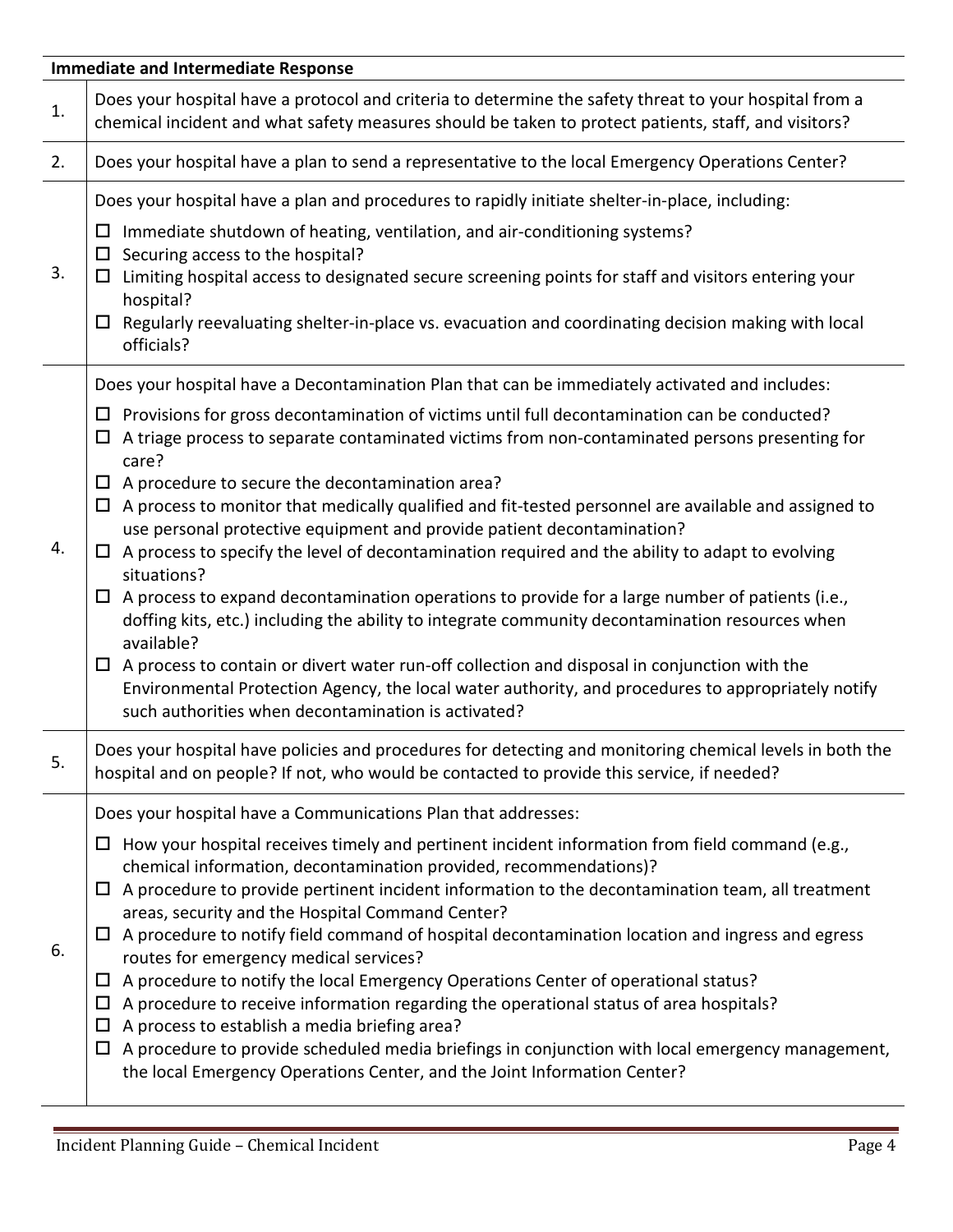|     | $\Box$ A plan to work with local emergency management or the local Emergency Operations Center to<br>address risk communication issues for the public?<br>$\Box$ A process to identify patients and to notify family members?                                                                                                                                                                                                                                                                                                      |
|-----|------------------------------------------------------------------------------------------------------------------------------------------------------------------------------------------------------------------------------------------------------------------------------------------------------------------------------------------------------------------------------------------------------------------------------------------------------------------------------------------------------------------------------------|
| 7.  | Does your hospital consult with pre identified resident experts, such as the Poison Control Center, and<br>the Agency for Toxic Substances and Disease Registry to obtain needed assistance?                                                                                                                                                                                                                                                                                                                                       |
| 8.  | Does your hospital have criteria for determining whether shelter-in-place or evacuation of your hospital<br>is required?                                                                                                                                                                                                                                                                                                                                                                                                           |
|     | Does your hospital have a Fatality Management Plan that addresses:                                                                                                                                                                                                                                                                                                                                                                                                                                                                 |
| 9.  | Integration with local or state medical examiner or coroner?<br>Ц<br>Preservation of evidence and chain of custody?<br>$\Box$<br>Religious and cultural concerns?<br>Ц<br>Management of contaminated decedents?<br>$\Box$<br>Family notification procedures?<br>ц<br>Behavioral health support for family and staff?<br>$\Box$<br>Documentation?<br>$\Box$                                                                                                                                                                         |
|     | Does your hospital's Security Plan include:                                                                                                                                                                                                                                                                                                                                                                                                                                                                                        |
| 10. | $\Box$ A procedure to secure the hospital to manage the influx of contaminated and non-contaminated<br>patients?<br>$\Box$ Working with local law enforcement and public safety officers to preserve and secure evidence,<br>contaminated patient belongings, and specimens?<br>$\Box$ A procedure to interface with local, state, and federal law enforcement agencies to interview<br>patients, gather evidence, and investigate the incident?<br>$\Box$ Addressing the possibility that the perpetrators are among the injured? |
| 11. | Does your hospital consider the possibility of being a secondary terrorist target and plan for appropriate<br>measures to protect the hospital?                                                                                                                                                                                                                                                                                                                                                                                    |
| 12. | Does your hospital's plan address evidence preservation measures in cooperation with law enforcement<br>and issues regarding transfer of contaminated patient belongings to law enforcement?                                                                                                                                                                                                                                                                                                                                       |
|     | <b>Extended Response and System Recovery</b>                                                                                                                                                                                                                                                                                                                                                                                                                                                                                       |
| 1.  | Does your hospital have criteria to prioritize business continuity and recovery activities including:<br>Repair and decontamination of the hospital?<br>Ц<br>Reevaluation of your infrastructure's ability to maintain and continue the medical mission?<br>Ц<br>Restoration of communication and power systems?<br>□<br>Communicating, educating, and monitoring of staff?<br>Ц<br>Repatriation of evacuated patients?<br>Ц<br>Restoration of the hospital and operations to normal?<br>Ц                                         |
| 2.  | Does your hospital have a plan to provide behavioral health support and stress management debriefings<br>to patients, staff, and families, including obtaining services from local or regional resources?                                                                                                                                                                                                                                                                                                                          |